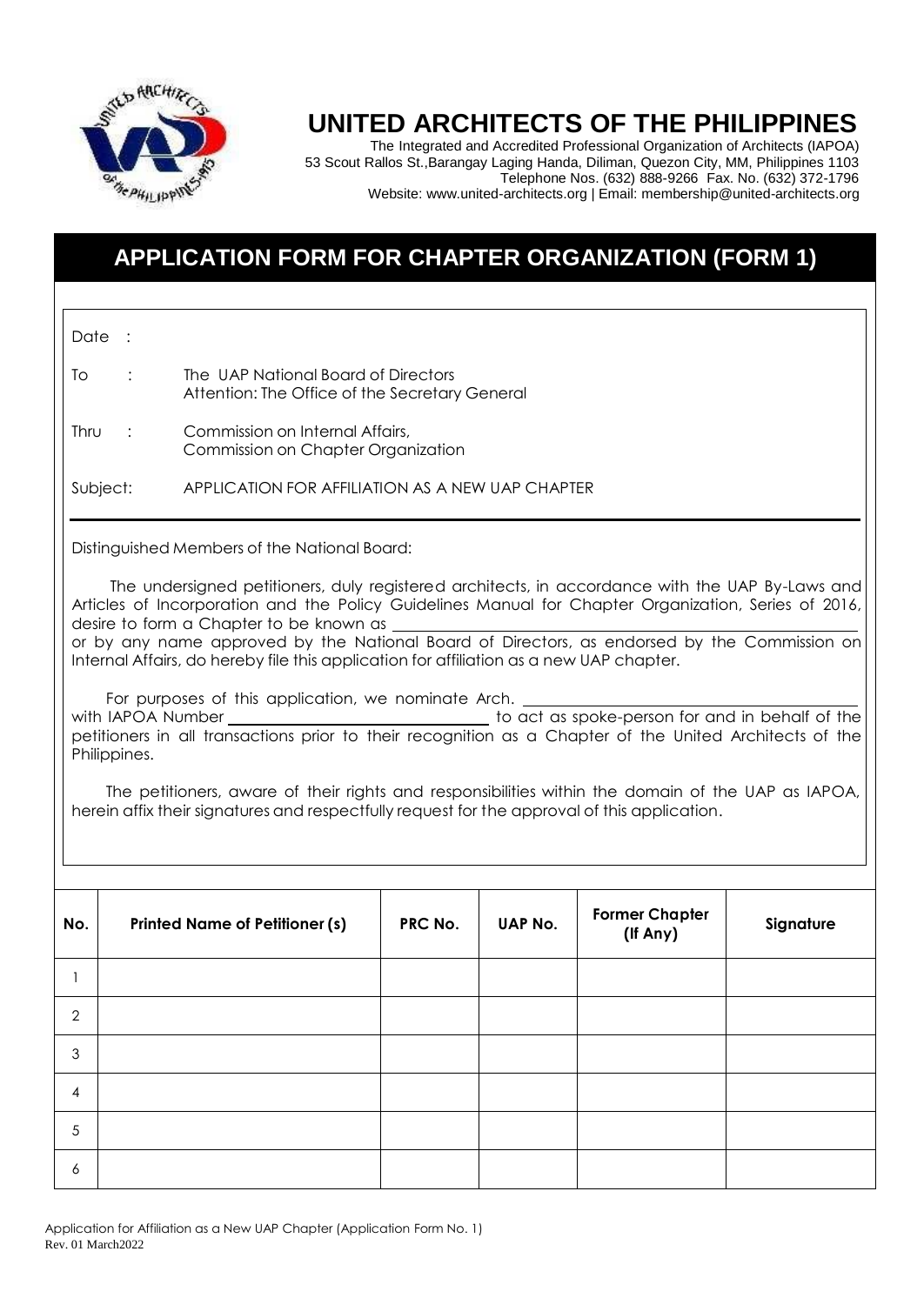| $\boldsymbol{7}$ |  |  |  |
|------------------|--|--|--|
| $\,8\,$          |  |  |  |
| $\mathsf{P}$     |  |  |  |
| $10\,$           |  |  |  |
| $\bf 11$         |  |  |  |
| $12\,$           |  |  |  |
| $13\,$           |  |  |  |
| $\sqrt{14}$      |  |  |  |
| 15               |  |  |  |
| $16\,$           |  |  |  |
| $17\,$           |  |  |  |
| $18\,$           |  |  |  |
| $19\,$           |  |  |  |
| $20\,$           |  |  |  |
| 21               |  |  |  |
| $22\,$           |  |  |  |
| 23               |  |  |  |
| $24\,$           |  |  |  |
| 25               |  |  |  |
| $26\,$           |  |  |  |
| $27\,$           |  |  |  |
| $28\,$           |  |  |  |
| $29\,$           |  |  |  |
| $30\,$           |  |  |  |

**SUBSCRIBED AND SWORN** to before me this \_\_\_\_\_ day of \_\_\_\_\_\_\_\_\_\_\_\_\_ 2022, at

, Philippines, affiant exhibiting to me his/her \_\_\_\_\_\_\_\_\_\_\_\_\_\_\_(valid issued government Identification Card) issued on \_\_\_\_\_\_\_\_ at \_\_\_\_\_\_\_\_\_.

Doc. No. Page No. Book No. Series of 2022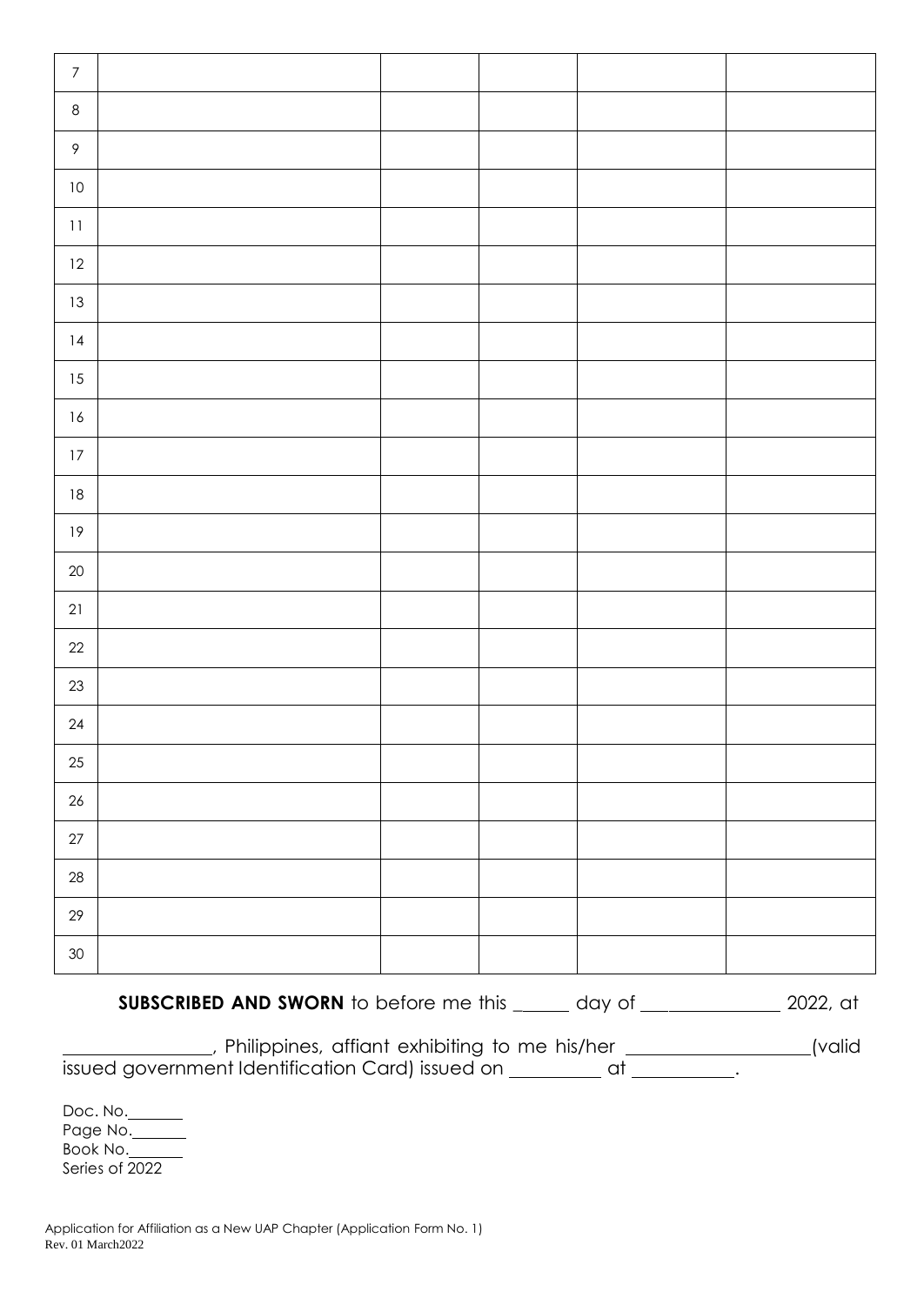

## **UNITED ARCHITECTS OF THE PHILIPPINES**

The Integrated and Accredited Professional Organization of Architects (IAPOA) 53 Scout Rallos St.,Barangay Laging Handa, Diliman, Quezon City, MM, Philippines 1103 Telephone Nos. (632) 888-9266 Fax. No. (632) 372-1796 Website: [www.united-architects.org](http://www.united-architects.org/) | Email: [membership@united-architects.org](mailto:membership@united-architects.org)

### **APPLICATION FORM FOR CHAPTER ORGANIZATION (FORM 2)**

**PROPOSED CHAPTER NAME**

| <b>CHAPTER SPOKESPERSON</b> |                      |                        |  |  |
|-----------------------------|----------------------|------------------------|--|--|
| <b>COMPLETE NAME</b>        | <b>SIGNATURE</b>     | DATE SIGNED            |  |  |
|                             |                      |                        |  |  |
|                             |                      |                        |  |  |
| <b>MAILING ADDRESS</b>      | <b>EMAIL ADDRESS</b> | <b>CONTACT NUMBERS</b> |  |  |
|                             |                      |                        |  |  |
|                             |                      |                        |  |  |

# **ENDORSEMENTS**

(ENDORSEMENTS MUST FOLLOW SEQUENCE OF VALIDATIONS)

#### **A. ENDORSEMENT AT THE LOCAL LEVEL**

|                                               | PRINTED NAME OF<br><b>CHAPTER PRESIDENT</b>  | <b>SIGNATURE</b> | <b>DATE SIGNED</b> |  |  |
|-----------------------------------------------|----------------------------------------------|------------------|--------------------|--|--|
| <b>SPONSORING CHAPTER</b>                     |                                              |                  |                    |  |  |
|                                               |                                              |                  |                    |  |  |
|                                               | PRINTED NAME OF<br><b>DISTRICT DIRECTOR</b>  | <b>SIGNATURE</b> | <b>DATE SIGNED</b> |  |  |
| <b>DISTRICT CHAPTER</b><br>Regional District_ |                                              |                  |                    |  |  |
| <b>B. ENDORSEMENT AT THE LOCAL LEVEL</b>      |                                              |                  |                    |  |  |
| <b>COMMITTEE</b>                              | PRINTED NAME OF<br><b>COMMITTEE CHAIRMAN</b> | <b>SIGNATURE</b> | <b>DATE SIGNED</b> |  |  |
| <b>ENDORSEMENT</b>                            |                                              |                  |                    |  |  |
| National Committee on Chapter<br>Organization |                                              |                  |                    |  |  |
|                                               |                                              |                  |                    |  |  |
| <b>COMMITTEE</b>                              | PRINTED NAME OF<br><b>COMMITTEE CHAIRMAN</b> | <b>SIGNATURE</b> | DATE SIGNED        |  |  |

National Committee on

Membership